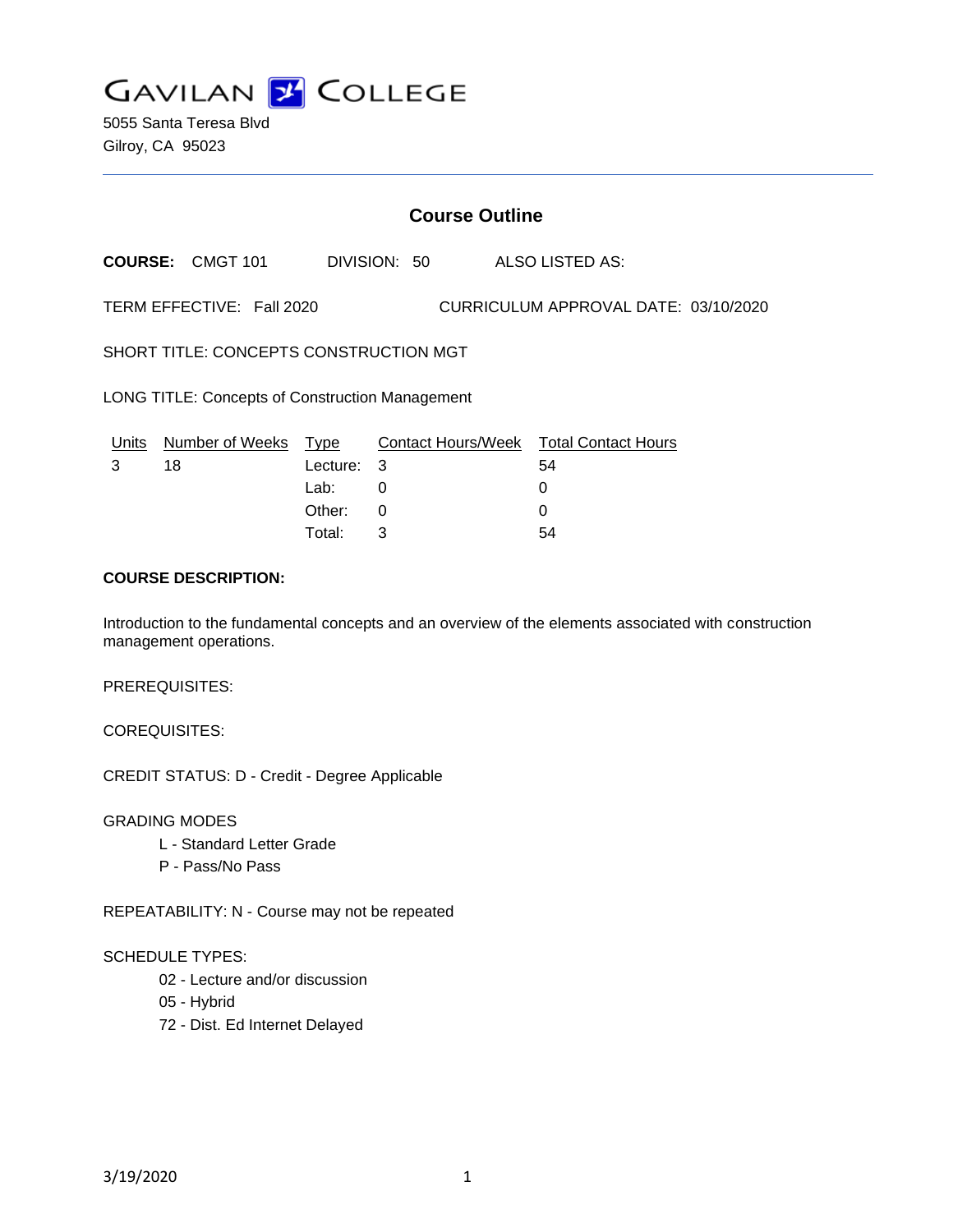### **STUDENT LEARNING OUTCOMES:**

By the end of this course, a student should:

- 1. Identify the fundamental concepts associated with the construction industry.
- 2. Prepare an overview of the essential elements associated with the construction profession.

### **CONTENT, STUDENT PERFORMANCE OBJECTIVES, OUT-OF-CLASS ASSIGNMENTS**

Curriculum Approval Date: 03/10/2020

3 Hours

Content: Introduction. Discussion on Construction Management and the Construction Management Industry. Student Performance Objectives: Define construction management. Discuss the construction management industry.

#### 3 Hours

Content: Quiz on Construction Terms. Discussion on Project Stages.

Student Performance Objectives: Identify the different stages of a project and discuss what they involve.

#### 4 Hours

Content: Discussion on Team Player Roles and Responsibilities. Quiz. Discussion on Project Delivery Systems.

Student Performance Objectives: Describe the different roles and responsibilities of the 'team'. Explain the process of a project delivery system.

### 3 Hours

Content: Discussion on Contracts. Quiz.

Student Performance Objectives: Explain the various types of construction contract formats.

### 3 Hours

Content: Discussion on Construction Documents. Quiz.

Student Performance Objectives: Explain the various construction communication documents and their uses.

### 3 Hours

Content: Exam. Discussion on Estimating.

Student Performance Objectives: Define the various type of construction cost estimates.

### 3 Hours

Content: Estimating continued. Quiz. Discussion on Construction Start-up.

Student Performance Objectives: Examine the various "Cost Types" of an estimate. Explain the difference between direct and indirect costs.

### 3 Hours

Content: Quiz. Discussion on Pre-construction/Site Utilization.

Student Performance Objectives: Name the steps to managing a construction site. Explain what a site utilization plan is.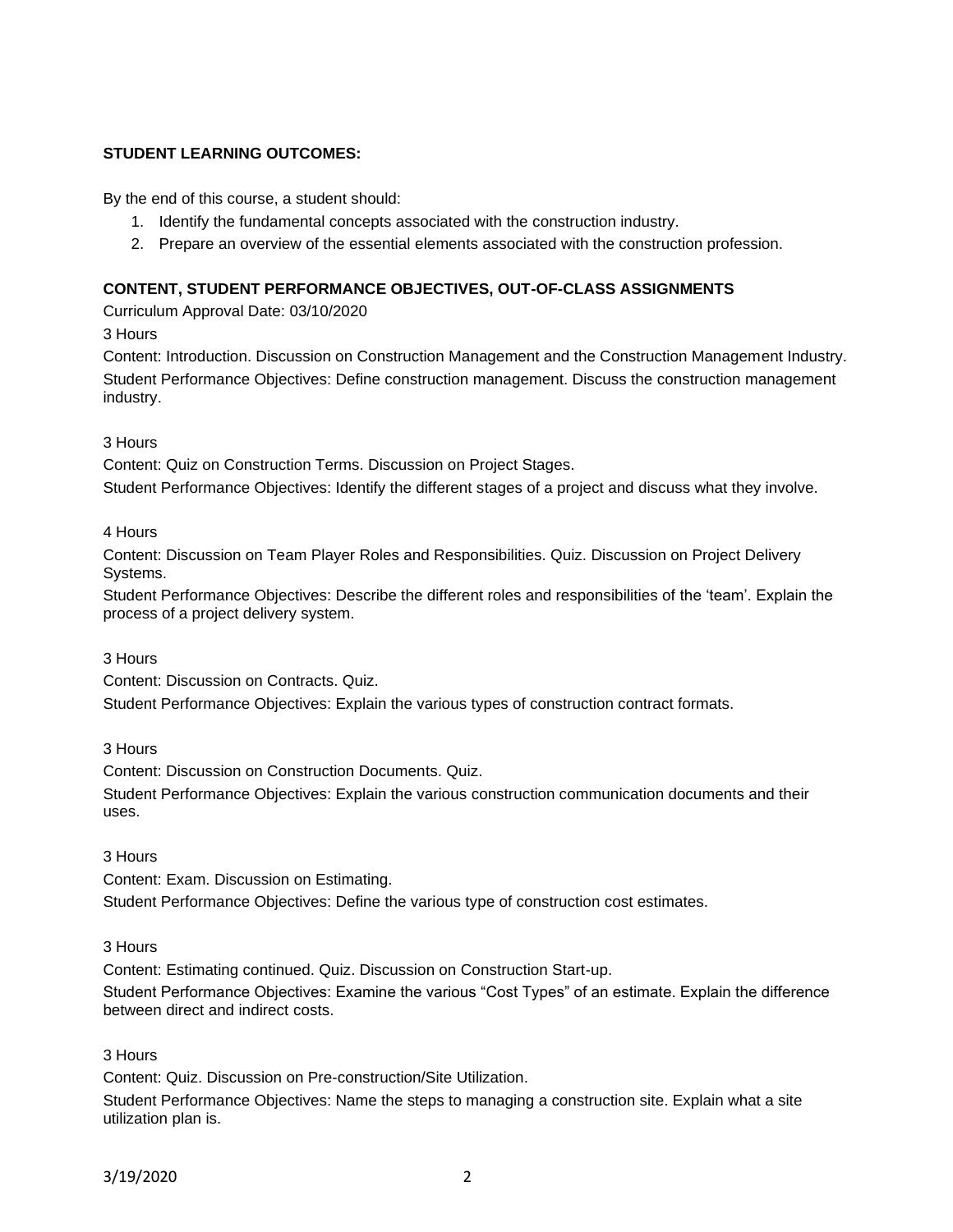### 6 Hours

Content: Discussion on Safety Plan. Quiz. Discussion on Quality Control.

Student Performance Objectives: Inspect a construction sites safety plan. Discuss the importance of quality control as it relates to construction management.

#### 3 Hours

Content: Discussion on Project Scheduling.

Student Performance Objectives: Define the fundamentals of CPM (Critical Path Method) scheduling.

### 3 Hours

Content: Exam. In-Class Scheduling Exercise.

Student Performance Objectives: Complete the in-class scheduling activity.

#### 3 Hours

Content: Discussion on Cost Management. Discussion on Documenting the Work. Quiz. Student Performance Objectives: Recognize what liquidated damages are. Discuss construction accounting and cost control.

#### 3 Hours

Content: Discussion on Coordinating the Work. Quiz. Student Performance Objectives: Discuss the importance of a coordinated work effort.

### 3 Hours

Content: Discussion on Project Closeout. Quiz.

Student Performance Objectives: Explain what closeout means in construction. Identify the various construction management closeout procedures and processes.

6 Hours

Content: Discussion on Legal Implications of Contract Clauses. Discussion on Ethics in Construction. Review for final.

Student Performance Objectives: List the five red flag provisions of a contract. Discuss the importance of ethics in construction.

2 Hours

Final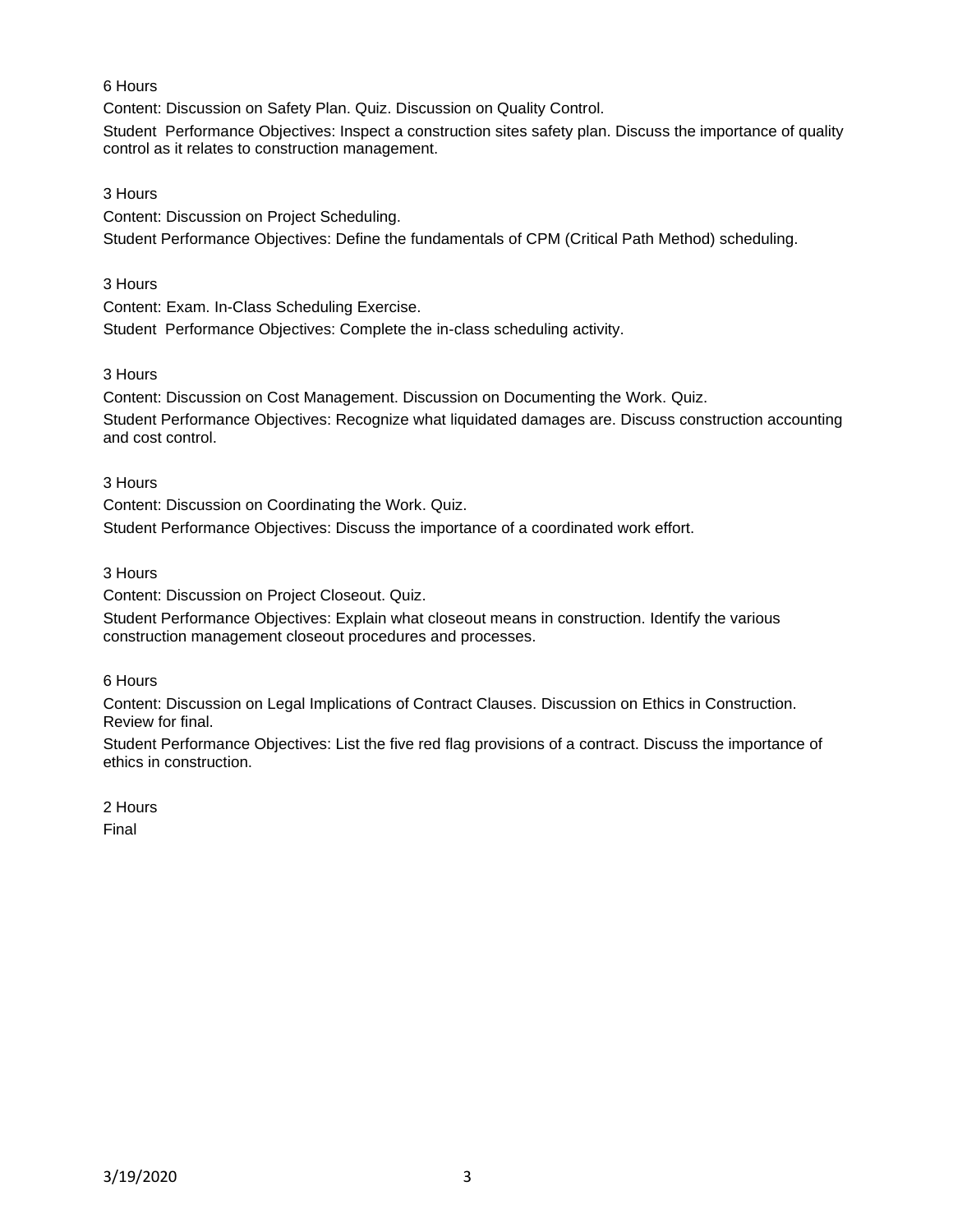## **METHODS OF INSTRUCTION:**

lecture, discussion, multi-media presentation

### **OUT OF CLASS ASSIGNMENTS:**

Required Outside Hours: 36 Assignment Description: Complete assigned readings.

Required Outside Hours: 45

Assignment Description: Complete assigned CM activities, such as: CM Aptitude Questionnaire. What is Construction Management. Company Pre-Session Activity. Discussion Recap. Advising. Estimating. Scheduling.

Required Outside Hours: 27 Assignment Description: Review and study for quizzes and exams.

### **METHODS OF EVALUATION:**

Objective examinations Percent of total grade: 75.00 % 60% - 80% Exams, Quizzes

Problem-solving assignments Percent of total grade: 10.00 % 10% - 20% Assignments

Other methods of evaluation Percent of total grade: 15.00 % 10% - 20% Participation in class discussions.

## **REPRESENTATIVE TEXTBOOKS:**

Fred Sherratt. Introduction to Construction Management . Routledge Publisher,2017. Reading Level of Text, Grade: 12th Verified by: MS Word